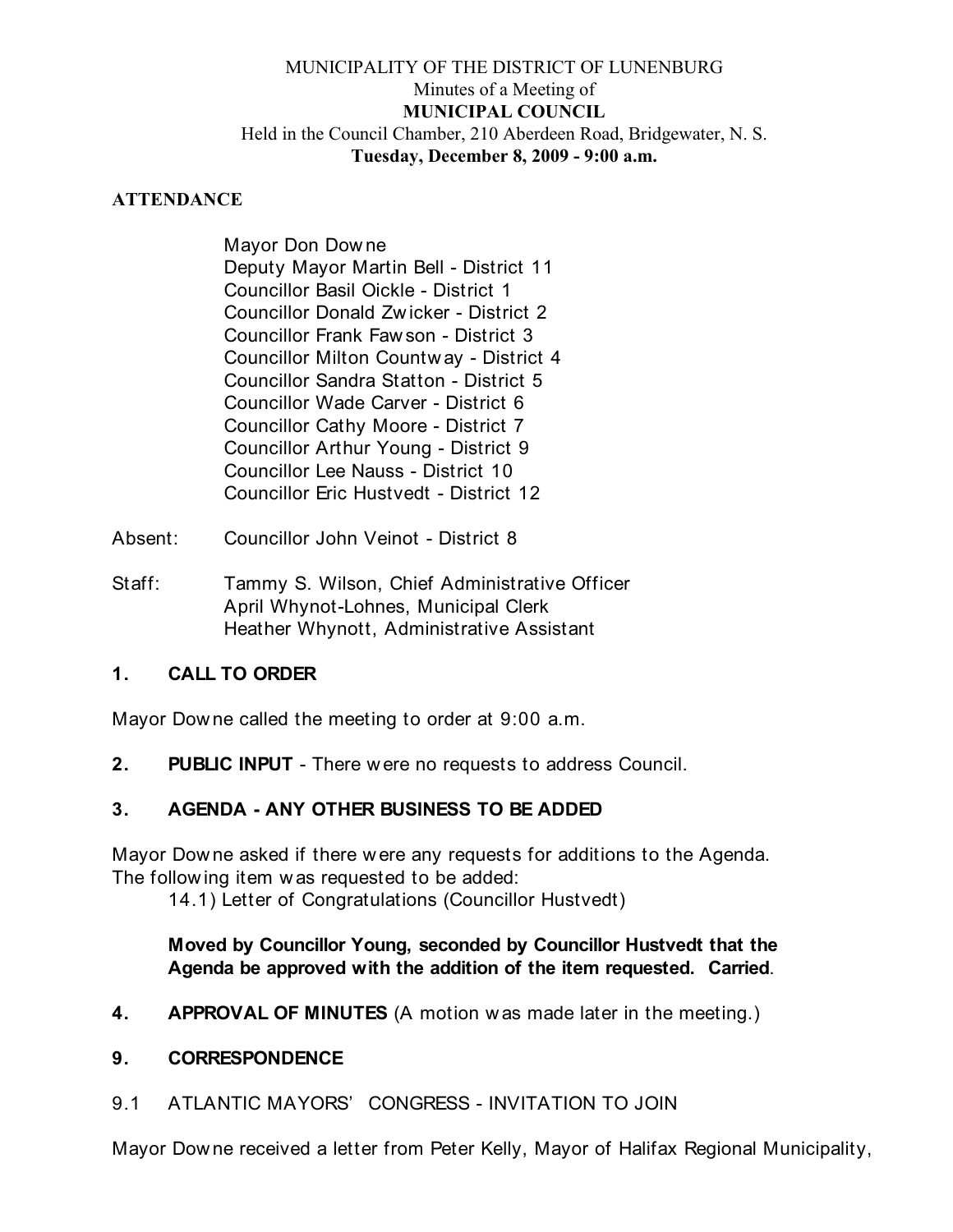providing information on the Atlantic Mayors' Congress (AMC) w hich was established in 2001 as a regional organization for municipalities in Atlantic Canada. Information w as provided on the AMC' s goals, issues that they have been involved w ith and ones they are currently undertaking. Mayor Kelly invited Mayor Dow ne to consider joining the AMC. Annual dues for member municipalities are \$750.00.

Council discussed the possible advantages of being a member of the AMC.

**Moved by Councillor Statton, seconded by Councillor Oickle that Council approves the Mayor to be a member of the Atlantic Mayors' Congress and that the Municipality cover the expenses for the membership and other expenses as required to be a member. Carried**.

9.2 ALZHEIMER SOCIETY - *ALZHEIMER AWARENESS MONTH* (JANUARY)

A letter w as received from the Alzheimer Society advising that January is *Alzheimer Aw areness Month* and requesting municipalities to officially proclaim it.

# **Moved by Councillor Nauss, seconded by Councillor Countway that Council proclaims January as** *Alzheimer Awareness Month* **in the Municipality of the District of Lunenburg. Carried**.

### 9.3 MUN. OF ANNAPOLIS re PROVINCIAL DAY TO HONOUR VOLUNTEER **FIREFIGHTERS**

Council received a copy of the letter that the Municipality of the County of Annapolis had sent to Premier Dexter requesting consideration by the Province to designate a day during Fire Prevention Week as " Volunteer Firefighters Day" .

Mayor Dow ne commented that this is not meant to be a statutory holiday, but to recognize one particular day as " Volunteer Firefighters Day" .

**Moved by Councillor Countway, seconded by Councillor Young that we send a letter supporting Annapolis' request asking the Province to name one day during Fire Prevention Week as a day to honour Volunteer Firefighters. Carried**.

# **10. RECOMMENDATIONS/REFERRALS FROM COMMITTEES, BOARDS, FOCUS GRs.**

10.1 COMMITTEE OF THE WHOLE - RECOMMENDATIONS

#### 10.1.1 - Sponsorship of Ad in Annual Children' s Safety Aw areness Booklet

**Moved by Councillor Moore, seconded by Councillor Zwicker that Council accepts the recommendation of the Committee of the Whole that the Municipality purchase a quarter page sponsorship ad in the Child Find Nova Scotia' s Annual Children' s Safety Awareness Booklet at a cost**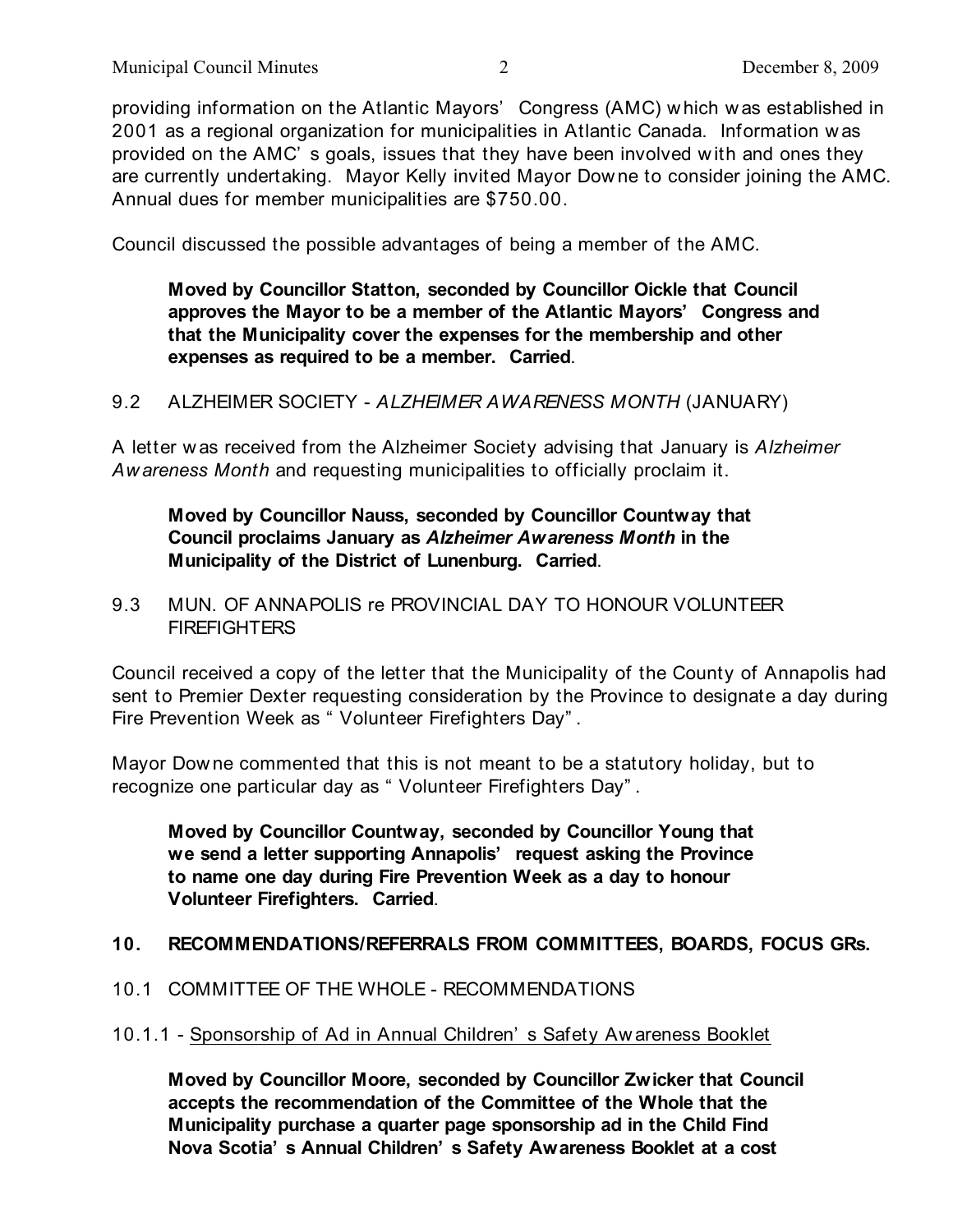#### **of \$275.00. Carried**.

### 10.1.2 - Sponsorship of Ad in Crime Stoppers Aw areness Guide

**Moved by Councillor Oickle, seconded by Councillor Carver that Council accepts the recommendation of the Committee of the Whole that the Municipality purchase a quarter page sponsorship ad in the Nova Scotia Crime Stopper' s " Crime Stoppers Awareness Guide" at a cost of \$325.00. Carried**.

#### 10.1.3 - Sponsorship Ads - Not Approved

**Moved by Councillor Hustvedt, seconded by Deputy Mayor Bell that Council accepts the recommendation of the Committee of the Whole and accepts the recommendation of the PR Committee that we not approve the sponsorship ad request from the Fire Inspectors Association of Nova Scotia - Coffee Break as the request was received too late to be considered, and not approve the sponsorship ad request from the Better Safe Than Sorry " Child Safety Journal" as they are not registered as a non-profit group and, therefore, do not meet the criteria. Carried**.

#### 10.1.4 - Amending Agreement to Waste Disposal Agreement

**Moved by Councillor Nauss, seconded by Councillor Zwicker that Council accepts the recommendation of the Committee of the Whole and authorizes the Mayor and the Clerk to sign the Amending Agreement to the Waste Disposal Agreement once all the conditions have been met. Carried**. (Ms. Wilson informed Council that the conditions have been met.)

#### 10.1.5 - Permission re United Communities Marine Park Society - Proposed Project

**Moved by Councillor Zwicker, seconded by Councillor Hustvedt that Council accepts the recommendation of the Committee of the Whole and gives permission to the United Communities Marine Park Society to spend up to \$3,500.00 of their budget allotment of \$16,000.00 for their proposed project in this fiscal year. Carried**.

#### 10.1.6 - Development of a Regional Transit Operation

**Moved by Councillor Hustvedt, seconded by Deputy Mayor Bell that Council accepts the recommendation of the Committee of the Whole and authorizes staff and the Joint Transit Committee members to continue in its collaborative efforts towards developing a regional transit operation and proceed with a detailed routing analysis, governance, and costs based on Model D over the next six months, through the allocation of TRIP funds, with the costs to be shared equitably between the partner units; and further, that if any of the facts change upon which**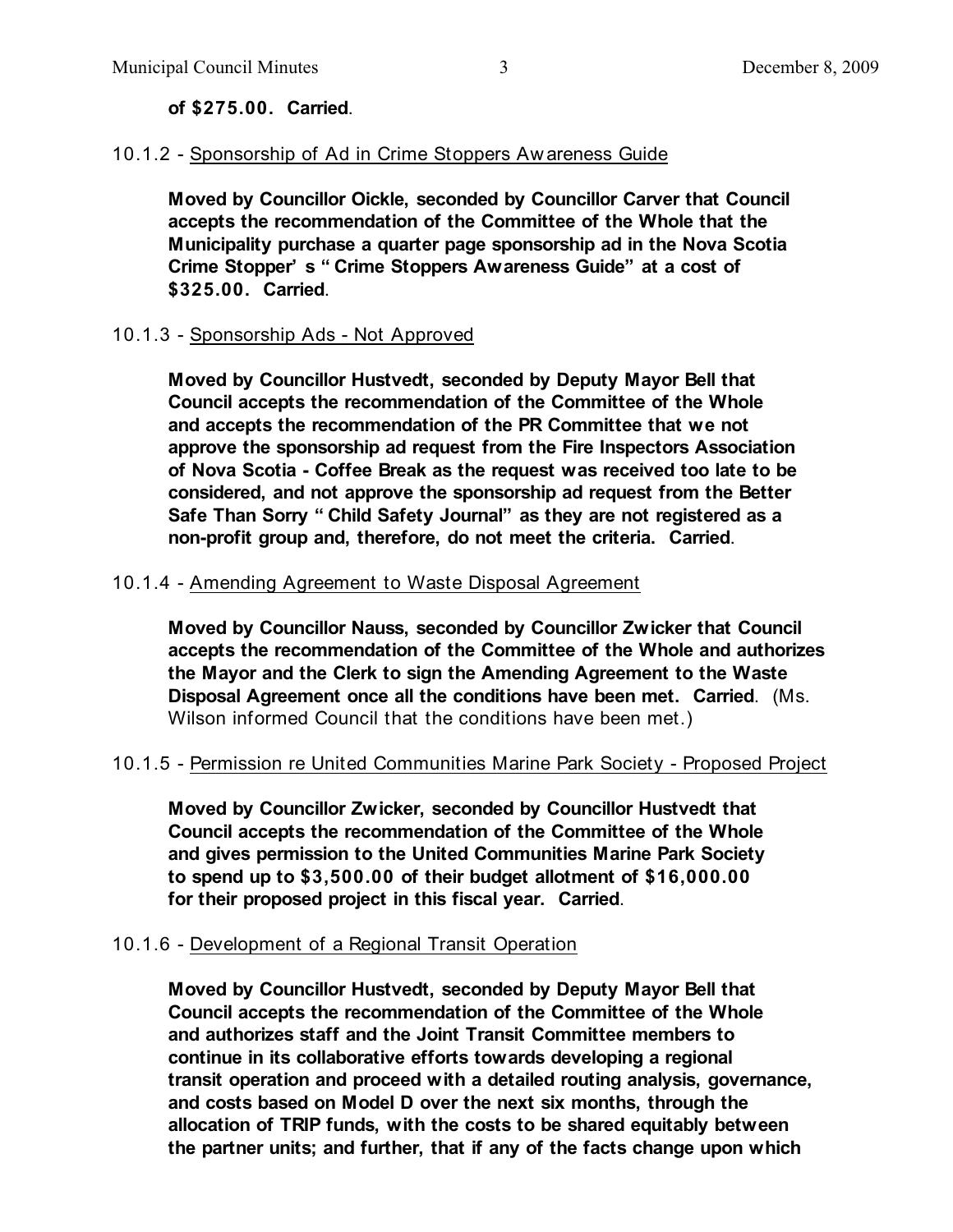**the motion was made, that the Joint Transit Committee report back to the Committee of the Whole prior to proceeding. Carried.**

### **5. BUSINESS ARISING FROM MINUTES**

In attendance w ere Jeff Merrill, Acting Director of Planning and Development Services, and Norma Schiefer, Municipal Development Officer.

# 5.1 SECOND READING - AMENDMENTS TO PRINCES INLET & AREA SPS & LUB (EISENER APPLICATION)

Ms. Schiefer review ed the options that w ere explored as a result of the request from Harley & Eileen Eisener for an amendment to the Princes Inlet and Area Secondary Planning Strategy and Land Use By-law to allow small lots betw een the Provincial Public Highw ay and the w ater to have a minimum 15 metres (49.2 feet) lot frontage requirement to allow for subdivision.

Ms. Wilson noted that a Public Hearing w as held (on Nov. 24/09); and it w as the public' s opportunity to present w ritten or oral submissions regarding the proposed amendment. She review ed Council' s options: 1) Approve the request and conduct Second Reading; 2) Refuse the request; 3) If Council refuses the request, Council may refer the matter back to the Area Advisory Committee for further review and consideration.

Ms. Wilson reported that a majority of full Council is required to approve the amendment. There w ere three Councillors absent from the Public Hearing (Statton, Moore, Veinot); and they are, therefore, not able to vote on the amendment.

Councillors made comments regarding confusion at the Public Hearing w ith the tw o separate amendments.

**Moved by Councillor Zwicker, seconded by Councillor Countway that Council refuses the request of Harley & Eileen Eisener for an amendment to the Princes Inlet and Area Secondary Planning Strategy and Land Use By-law for the creation of an Ocean Shoreline Zone for continuous stretches of waterfront land, located between the Provincial Public Highway and the water, with a depth of less that 40 metres (131 feet), outlining limited permitted uses and allowing a 15 metre (49.2 feet) minimum lot frontage to permit subdivision. The motion was carried** after Councillors commented that, although the people of the area made it very clear that they didn' t w ant an Ocean Shoreline Zone, they understood and supported the Eiseners' request.

5.2 SECOND READING - AMENDMENTS TO PRINCES INLET AND AREA SPS & LUB

Ms. Wilson noted that at the Public Hearing on November  $24<sup>th</sup>$  it became evident that the public w as not clear on the housekeeping amendment, as the emphasis at the Public Information Session w as on the amendment proposed for the Eiseners' application.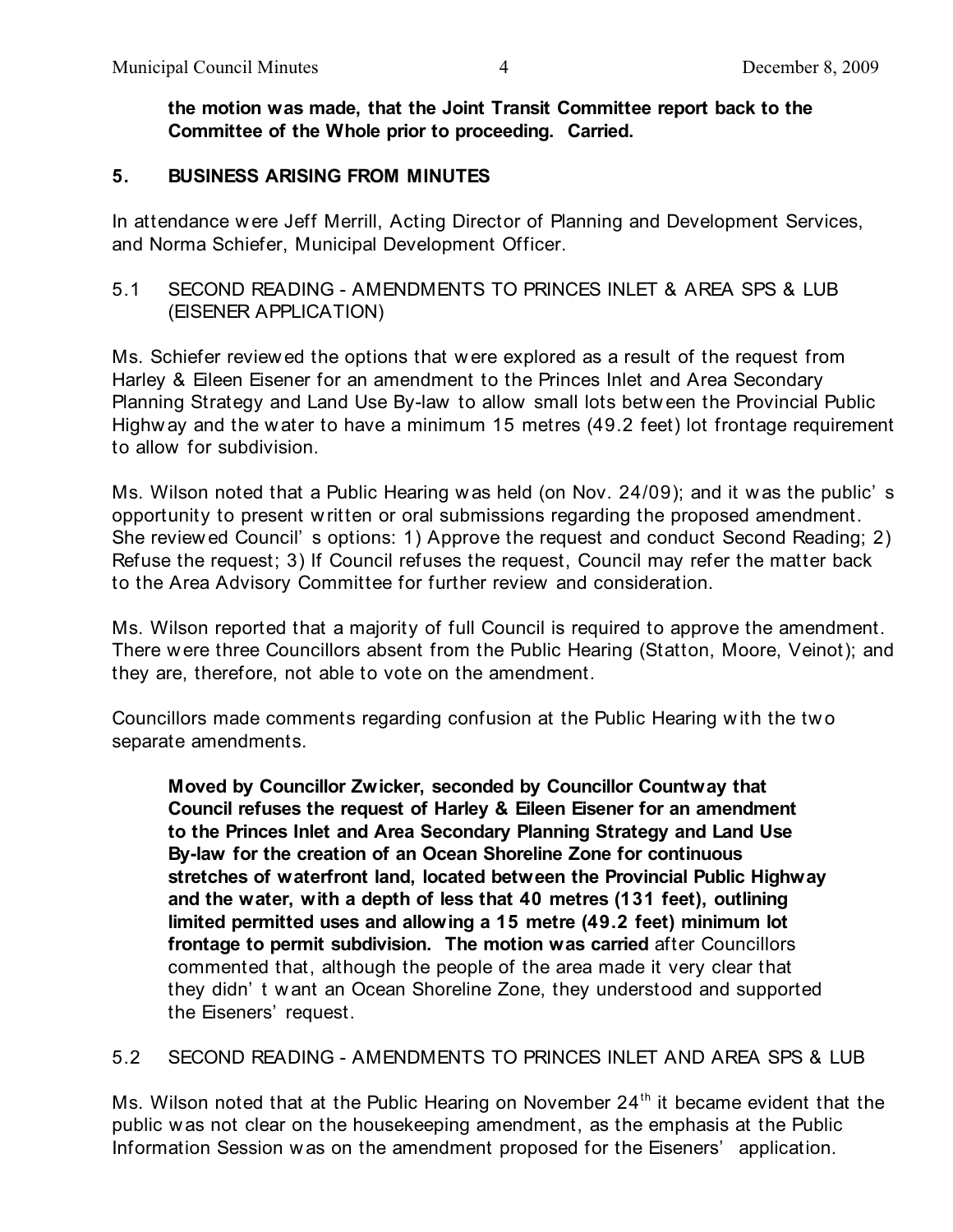Ms. Schiefer explained the proposed amendment w hich is to clarify that the lot frontage requirement does not apply for lots being created for the purposes of a designed road or public highw ay.

Councillor Countw ay feels this should go back to the Area Advisory Committee and the residents of the area for clarification at another Public Information Session.

**Moved by Councillor Countway, seconded by Councillor Carver that Council refuses the housekeeping amendment to the Princes Inlet and Area Land Use By-law which is to clarify that the lot frontage requirement does not apply for lots being created for a designed road or public highway. The motion was carried** after some discussion regarding the procedure to be follow ed to hold another Public Information Session and Public Hearing on the housekeeping amendment.

# **FIRST READING - AMENDMENTS TO PRINCES INLET AND AREA SPS & LUB**

**Moved by Councillor Zwicker, seconded by Councillor Countway that Council approves the amendments to the Princes Inlet and Area Secondary Planning Strategy and Land Use By-Law to exempt lots being created for a designed road or public highway from the lot frontage requirement, as noted in Schedule " C" of the staff report dated August 20, 2009 and that Council conducts First Reading of the same. Carried.**

Ms. Wilson informed Council that staff w ill w ork w ith the local Area Advisory Committee and come back w ith dates for the Public Information Session and Public Hearing.

Councillor Countw ay requested that, because of the time of year, alternative dates also be set for the Information Session and Public Hearing in case they have to be cancelled due to bad w eather.

Mr. Merrill and Ms. Schiefer w ere thanked and they left the meeting.

#### 10.2 PR COMMITTEE - RECOMMENDATIONS

10.2.1 - Mun. National/Provincial Event Grant - Bridgew ater Curling Club, NS Jr. Prov.

**Moved by Deputy Mayor Bell, seconded by Councillor Oickle that Council accepts the recommendation of the PR Committee that the Municipality support the Bridgewater Curling Club, Nova Scotia Junior Provincials through the Municipal National/Provincial Event grant policy with a \$500.00 contribution. Carried**. (The event w ill be held December 27-31, 2009 at the Bridgew ater Curling Club.)

#### **11. STAFF MATTERS**

11.1 CHIEF ADMINISTRATIVE OFFICER' S MATTERS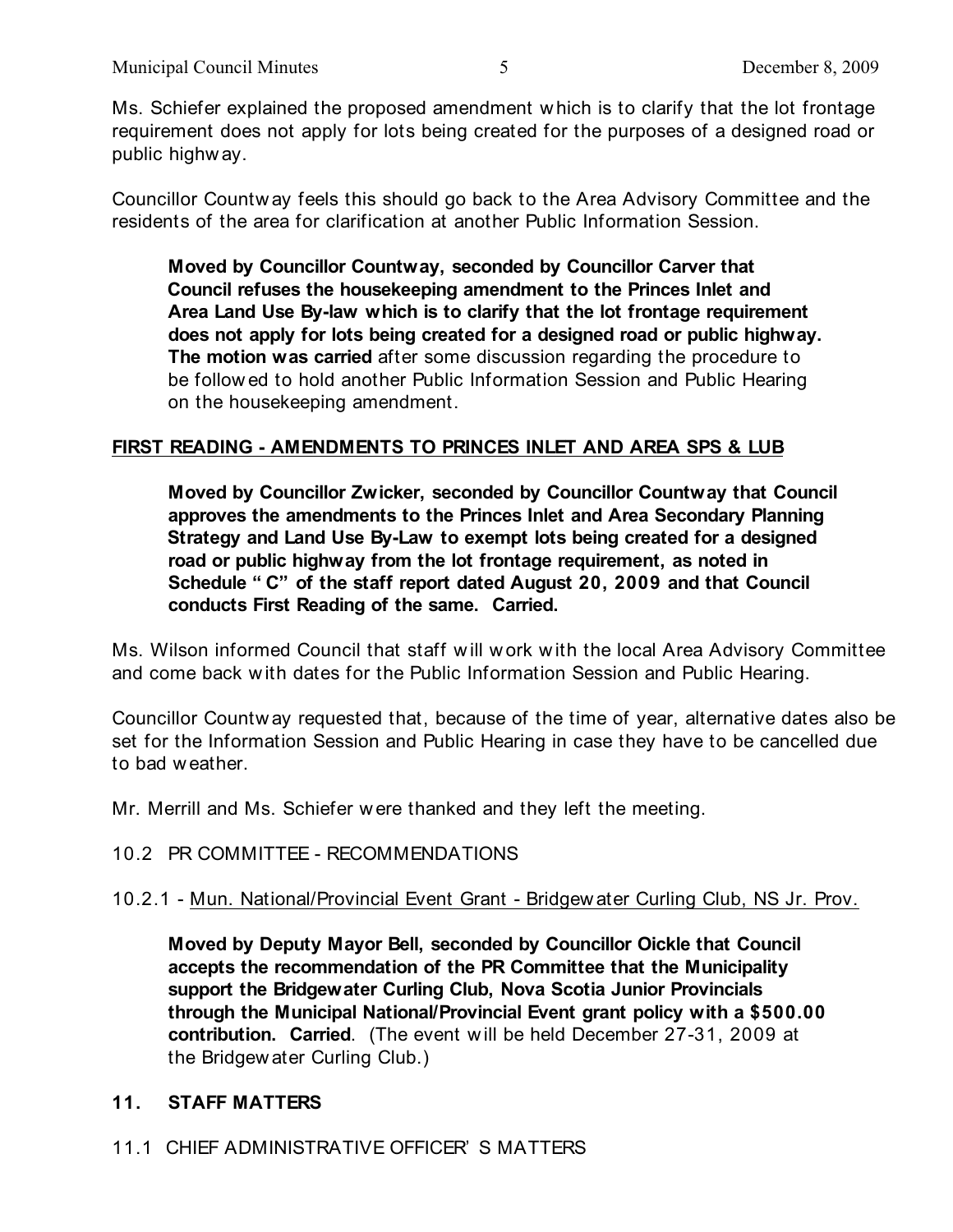11.1.1 - Building Report for October ' 09

Ms. Wilson review ed this report w hich was circulated for information.

11.1.2 - Police Advisory Board - Resignation of Member

Circulated w ith the agenda w as a letter dated December 2, 2009 from Mr. Mark A. Crouse resigning his position on the Police Advisory Board, effective immediately.

## **Moved by Councillor Nauss, seconded by Councillor Carver that Council accepts the resignation of Mark Crouse as a member on the Police Advisory Board and authorizes staff to carry out the appropriate advertising for a replacement member. Carried**.

#### 11.2 RECREATION MATTERS

In attendance w as Trudy Payne, Director of Recreation Services.

# 11.2.1 - Grant Aw ard from Designated Community Fund to Lunenburg Yacht Club

Ms. Payne reported that the Lunenburg Yacht Club secured the funding that they needed to go into their project. She also reported that Mr. Ron Whynacht w as planning to be here w hen Council dealt w ith this matter, but w ill only arrive at about 10:45 a.m.

# **Moved by Councillor Oickle, seconded by Councillor Zwicker that Council awards the Lunenburg Yacht Club a grant from the Designated Community Fund in the amount of \$174,687.34. Carried**.

Ms. Payne w as thanked and she left the meeting.

# **6. AWARDING OF TENDER** - 10:00 A.M.

In attendance w ere Jim Annand, Operations Manager, Lunenburg Regional Community Recycling Centre (LRCRC) and Mike Fox, Assistant Operations Manager - Technical Services, LRCRC.

- 6.1 TENDER 2009-05-008 PLACEMENT OF ASPHALT SHINGLE GRAVEL MIX ON RECREATIONAL TRAILS - This tender was deferred as it w as not ready for this meeting.
- 6.2 TENDER 2009-05-009 COMPOST CONVEYOR BELT LRCRC

Mr. Annand review ed the information in the tender analysis for Tender 2009-05-009 w hich w as for the replacement of the Compost Conveyor Belt at the LRCRC.

Mr. Annand answ ered Councillors' questions regarding the design of the new conveyor belt and use of parts from the old one.

**Moved by Councillor Young, seconded by Councillor Nauss that Council awards Tender 2009-05-009 for the replacement of the Compost Conveyor Belt to ABCO Limited, Lunenburg, for the price of \$26,939.20,**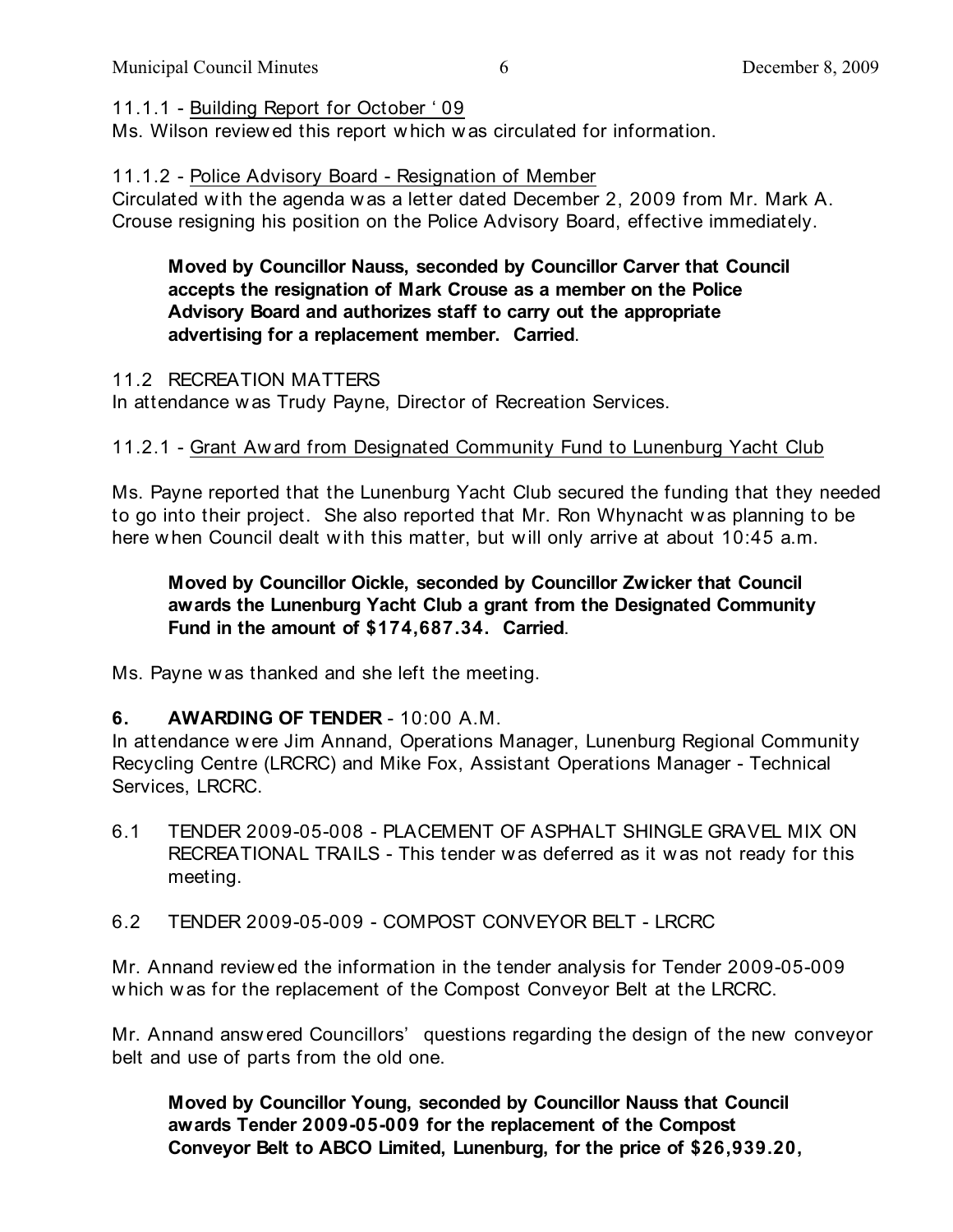**including HST. The motion was carried** after it w as clarified that the reference to the trailer was a typing error in the report.

Mr. Annand and Mr. Fox w ere thanked and they left the meeting.

# **12. MAYOR' S/COUNCILLORS' MATTERS**

### 12.1 MAYOR' S UPDATE

Mayor Dow ne gave updates on the follow ing events/meetings that he attended:

- Global Day of Climate Action event Mayor thanked Phyllis Price for her leadership in bringing forw ard this event and preparation for it
- RDA Workshop
- Strategic Plan Process Sessions for 2 days
- Department of Transportation re Highw ay 10 issue
- Meeting w ith CAOs and Mayors re cooperative services for partnership
- Olympic Torch Run in New Germany
- Breakfasts and Suppers throughout the area
- Operation Red Nose re Aw areness of Drinking and Driving
- Meeting w ith Regional Inspector of RCMP
- RCMP' s Appreciation Night for Volunteers in Mahone Bay

### **13. ADDED BUSINESS**

# 13.1 LETTER OF CONGRATULATIONS re GILLER PRIZE AWARD (E. Hustvedt)

Councillor Hustvedt informed Council of international literary agents in Petite Riviere, Don Sedgw ick and Ms. Shaun Bradley, and their highly successful representation of Linden MacIntyre' s novel " The Bishop' s Man" w hich was the w inner of the 2009 Scotiabank Giller Prize.

**Moved by Councillor Hustvedt, seconded by Councillor Oickle that a letter be sent to Don Sedgwick and Shaun Bradley congratulating them on their success. Carried**.

#### **4. APPROVAL OF MINUTES**

**Moved by Councillor Young, seconded by Councillor Carver that Council approves the Minutes of the monthly Council meeting held October 13, 2009 and the Special Council meetings held March 23, 2009 and April 30, 2009. Carried**.

#### **14. IN CAMERA**

**Moved by Councillor Moore, seconded by Councillor Hustvedt that Council go** *In Camera In Committee***. Carried.**

The purpose of the *In Camera* meeting w as to discuss Contract Negotiations, in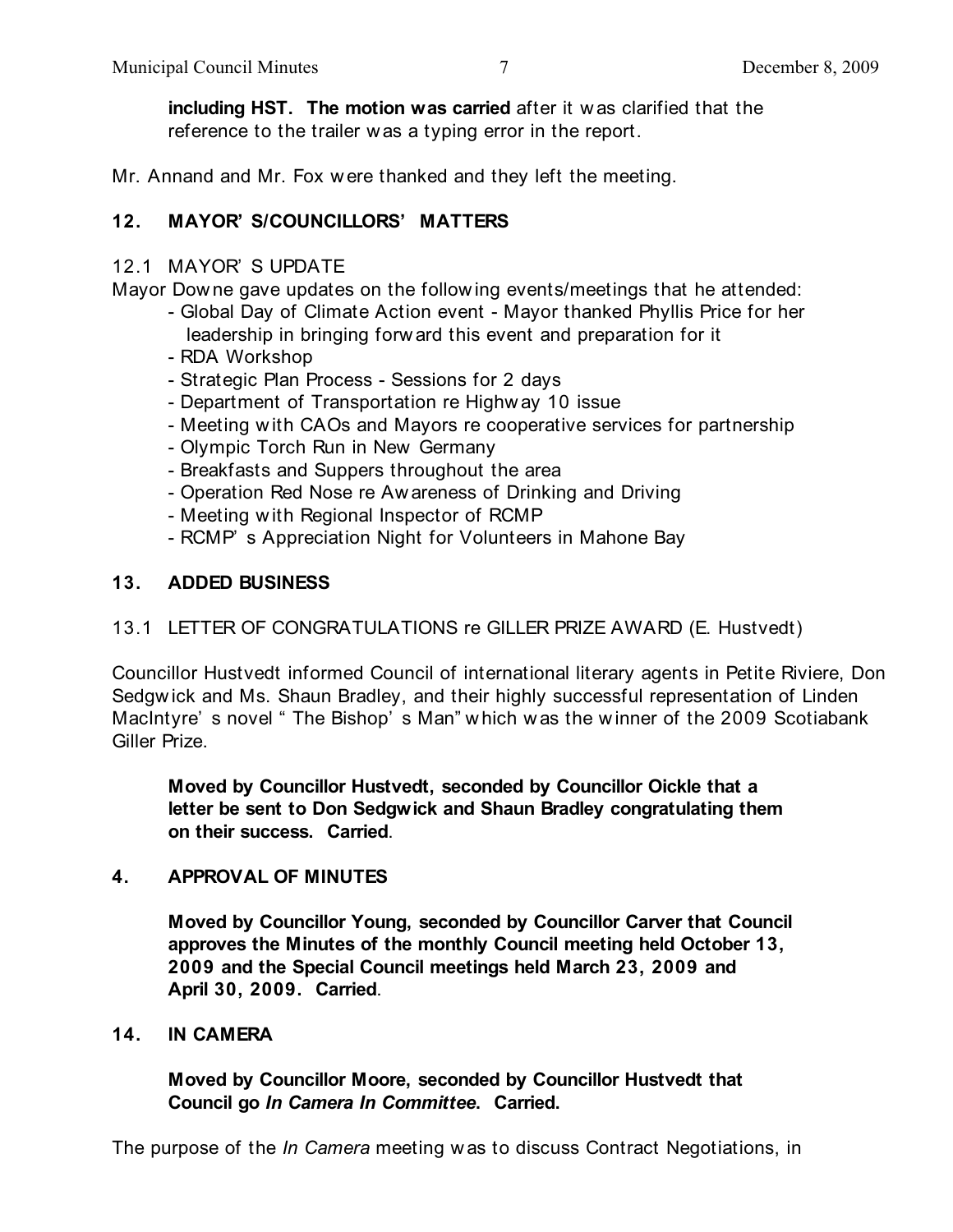accordance with section 22 (2) (e) of the *Municipal Government Act*.

### **Moved by Councillor Nauss, seconded by Councillor Hustvedt that Council rise and report. Carried**.

Lunenburg Yacht Club - Grant Aw ard from Designated Community Fund

In attendance at this time w as Mr. Ron Whynacht.

Mayor Dow ne thanked Mr. Whynacht for the leadership he has show n and the commitment by the community to raise a substantial amount of money for the Lunenburg Yacht Club. He informed Mr. Whynacht that Council passed the required motion approving the grant from the Designated Community Fund.

Mr. Whynacht thanked Council and expressed gratitude to Council for supporting the project and for the leadership and vision in developing the Designated Community Fund.

# **7. PRESENTATIONS/SCHEDULED TIMES**

# 7.1 **HEARING - DIEGO MEDINA - APPEAL re VARIANCE REQUEST - 11:00 A.M. VARIANCE FOR OUTDOOR WOOD FURNACE - 3831 HIGHWAY 332, RIVERPORT**

In attendance w ere Jeff Merrill, Acting Director of Planning and Development Services, and Norma Schiefer, Municipal Development Officer.

Ms. Wilson explained what a variance is and what the purpose of this Hearing is for. The Municipal Development Officer refused a variance request; and the applicant, Mr. Diego Medina, is appealing the Development Officer' s decision.

Mr. Diego Medina, the applicant, w as in attendance. He is appealing the Development Officer' s decision to refuse approval of his application for a variance (reduction) to the yard setbacks. His application w as to reduce three property lines from 125' to 51 ' on one side, 10' or less on the other side and 62' from the rear. The total size of Mr. Medina' s lot is 65' w ide and 155' long.

# CALL TO ORDER

Mayor Downe called the Hearing to order.

# OPENING REMARKS BY CHAIRPERSON

- I. Council members introduced themselves.
- ii. Mayor Dow ne introduced the staff members.
- iii. The Rules of Conduct for the Hearing w ere review ed.

# REPORTS AND PRESENTATIONS BY DEVELOPMENT OFFICER

Ms. Schiefer review ed the request that was received from Mr. Medina to grant a variance so that he can install an outdoor wood furnace. On November 4, 2009 she refused to grant the variance and she explained the reasons w hy the variance w as refused.

#### WRITTEN AND/OR ORAL PRESENTATIONS

I. REVIEW OF WRITTEN SUBMISSIONS BY CAO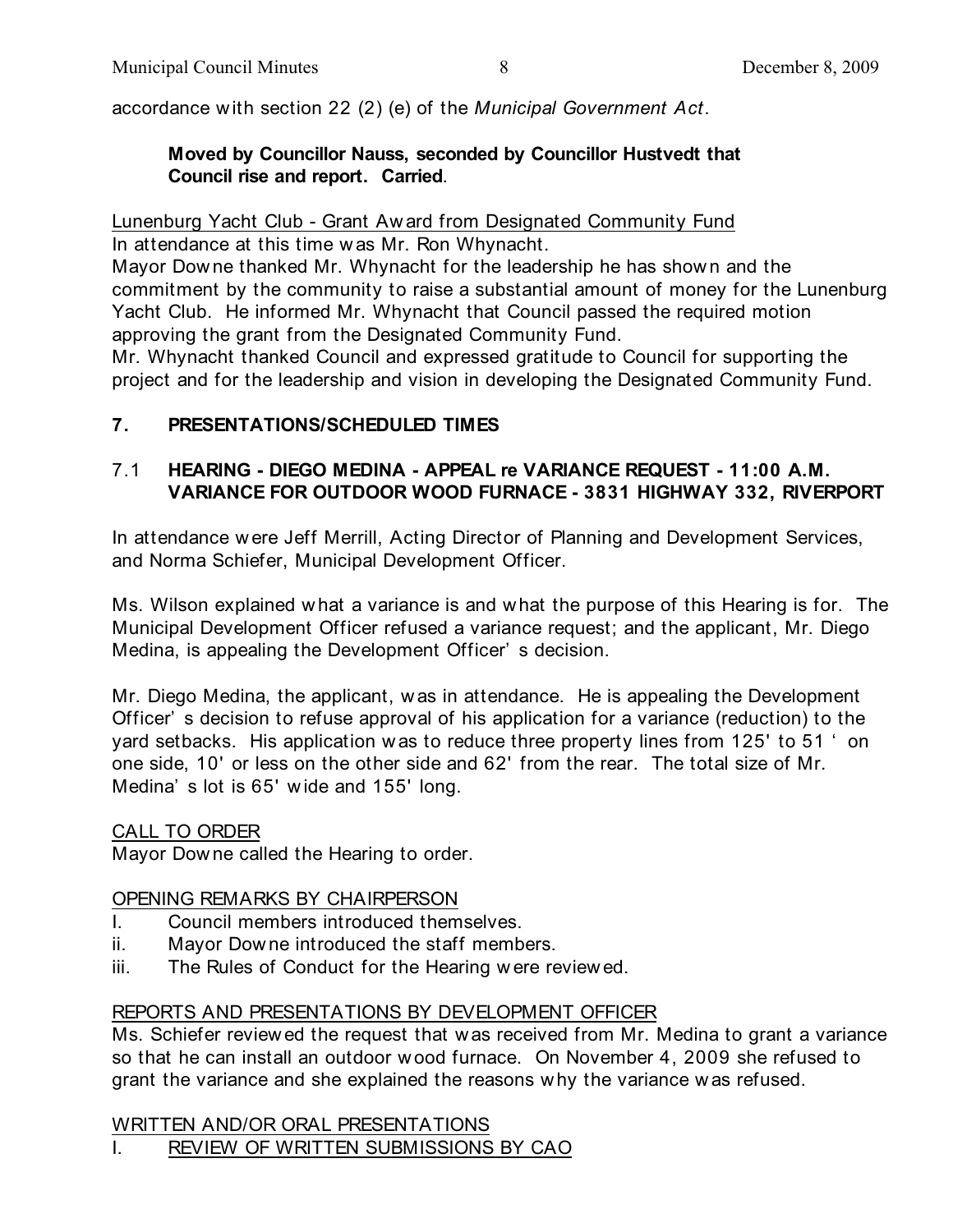Ms. Wilson reported that one w ritten submission w as received and it w as circulated w ith the agenda. The submission w as from Mr. Peter Pook. Ms. Wilson read Mr. Pook' s submission which concluded with the statement " ..I would definitely appreciate, if the existing By-law w ill remain unchanged."

# ORAL SUBMISSIONS

Ann Marie Romkey, 444 Hwy 329 Hubbards - Ms. Romkey owns the property to the right of Mr. Medina' s. She said she w ould be opposed to the request as she does not know w hat her plans are for her property.

Councillor Moore asked Ms. Romkey if there is a dw elling on her property. Ms. Romkey said yes there is.

Councillor Moore asked if it' s a residential dw elling. Ms. Romkey said no it' s commercial.

### ii. PRESENTATION BY APPLICANT

Mr. Medina then addressed Council. He commented that he agrees w ith the By-law and his intent is not to change the By-law . He explained that the type of heating unit he w ould like to install is very modern and a new type of unit. It is an EPA certified unit that does not put out smoke and re-burns any gases it emits. He intends to burn only dry w ood. He provided a video presentation w hich explained how this heating unit is different from other outdoor w ood furnaces that are in use. Mr. Medina said he has seen a couple of these units in use in Truro and they are located betw een houses. There does not seem to be a problem with them.

Councillor Statton commented that 10 feet from a property line concerns her. In her experience with w ood furnaces, she cannot support that.

In response to Councillor Nauss' question about moisture content of the w ood that is to be burned in these units, Mr. Medina said it' s supposed to be less than 25%.

Councillor Faw son noted other types of heat sources, such as heat pumps, solar, w ind; and he commented that it is difficult for him to weigh the impact of this technology against all the others that are available.

Mr. Medina said he is funding this himself and cost is a big issue. He' s looking for a solution that will work economically and work quite clean.

Mayor Dow ne pointed out that he' s being lenient w ith the discussion, as the issue is the setbacks.

Councillor Zw icker said, as Councillor for the area, it' s a major concern to him and some people in the area. The lots are small and narrow in that particular part of the Municipality. An installation such as this has the potential of being very problematic. He noted that this unit w ould be in close proximity of three or four residences. He cannot support this request.

Deputy Mayor Bell feels it' s important that Land Use By-law s reflect new technology.